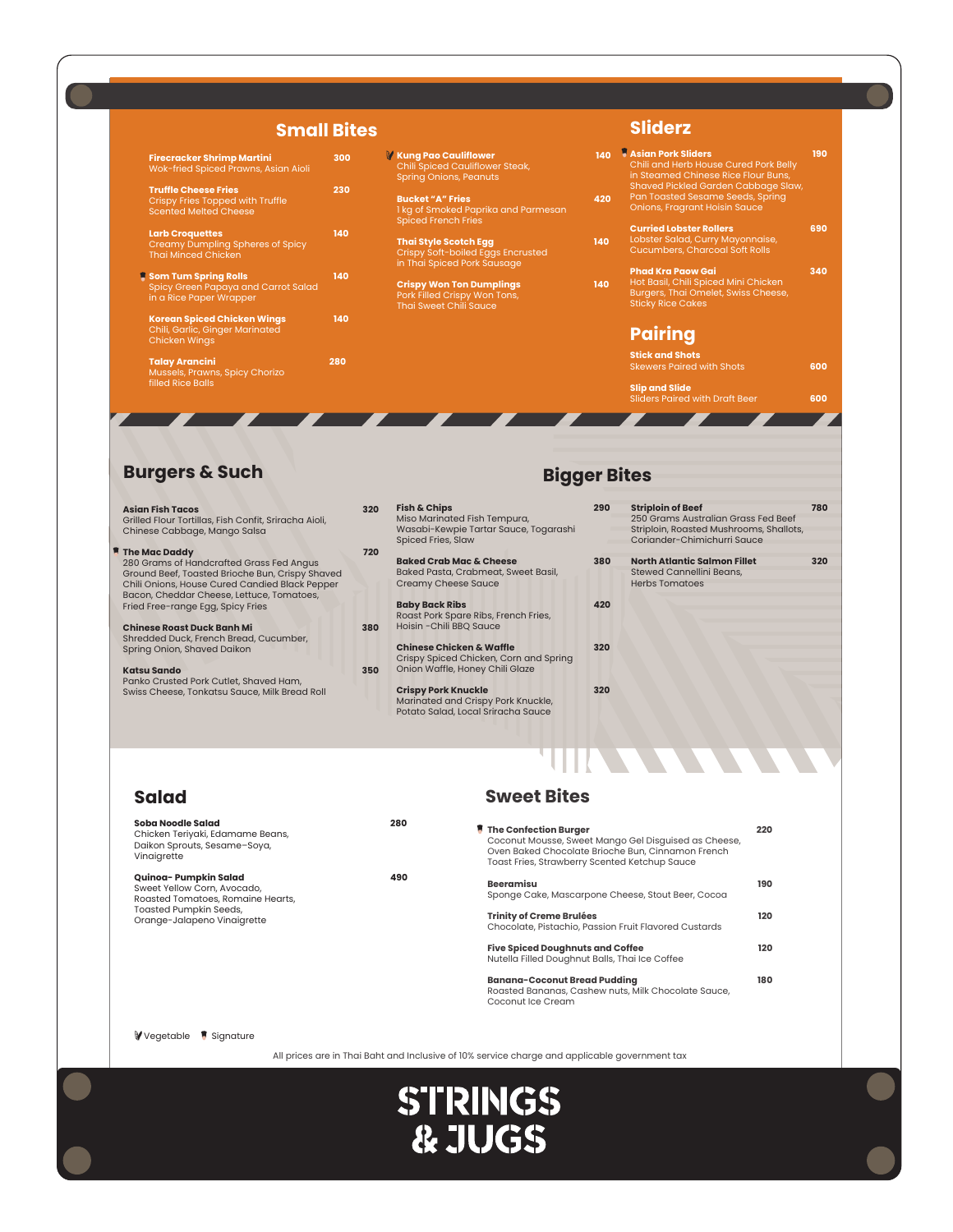สลัดควินัวและเมล็ดฟักทอง **490**  ข้าวโพด อาโวคาโด มะเขือเทศอบแห้ง กรีนคอส

| 0              | ้ <b>( กะหล่ำกังเปา</b><br>- สเต็กพริกกะหล่ำพริก, ต้นหอม และถั่วลิสง <sub> </sub> | 140 |
|----------------|-----------------------------------------------------------------------------------|-----|
| 0              | ้บัคเก็ต "เอ" ฟราย<br>มันทอดคลุกพริกหยวกรมควันและพาเมซานชีส                       | 420 |
| $\overline{0}$ | ไข่สกอตช์สไตล์ไทย<br>ไข่ลวกหุ้มด้วยไส้กรอกอี่สานและนำไปทอดกรอบ                    | 140 |
| 0              | <b>้เกี๊ยวกรอบ</b><br>เกี๊ยวหมูทอดกรอบพร้อมน้ำจิ้ม                                | 140 |
| $\Omega$       |                                                                                   |     |

| 290 | <b>เนื้อสันนอก</b><br>เนื้อสันนอกออสเตรเลีย จำนวน 250 กรัม<br>เสริฟพร้อมเห็ดอบ หอมแดง ผักชี<br>และชิมิชูรีซอส | 780 |
|-----|---------------------------------------------------------------------------------------------------------------|-----|
| 380 | เนื้อปลาแซลมอนแอตแลนติกเหนือ<br>สตูถั่วขาว สมุนไพร และมะเขือเทศ                                               | 320 |
| 420 |                                                                                                               |     |
| 320 |                                                                                                               |     |
| 320 |                                                                                                               |     |
|     |                                                                                                               |     |

| ทาโก้ปลาสไตล์เอเชีย<br>แป้งตอติญ่าย่างสอดไส้กงฟีปลา<br>้อัลยอลีศรีราชา ผักกาดขาว และชัลซ่ามะม่วง                 | 320 | ฟิชแอนด์ชิปส์<br>ปลาทอดเทมประเคลือบซอสมิโซะ<br>ราดด้วยซอสทาร์ทาร์วาซาบิ<br>เสริฟพร้อมมันทอดคลุกพริกยี่ปุ่น และสลอว์ | 290 |
|------------------------------------------------------------------------------------------------------------------|-----|---------------------------------------------------------------------------------------------------------------------|-----|
| เดอะแมคแดดดี้                                                                                                    | 720 |                                                                                                                     |     |
| เนื้อวัวแองกัสแบบสไปซี่ จำนวน 280 กรัม<br>เสริฟพร้อมขนมปังบริโอ หัวหอมทอดกรอบ<br>เบคอนพริกไทยดำ บริติชเชดดาร์ชีส |     | พาสต้าปูอบครีมชีส<br>พาสต้าอบเนื้อปู กะเพรา และครีมชีส                                                              | 380 |
| ผักกาดแก้ว มะเขือเทศ และไข่ดาว                                                                                   |     | ซีโครงหมูอบราดซอสบาร์บีคิว                                                                                          | 420 |
| <b>บั้มหมี่เป็ดย่าง</b><br>เป็ดหั่นฝอยเสริฟพร้อมขนมปังฝรั่งเศส แตงกวา ต้น                                        | 380 | ซีโครงหมูอบราดซอสบาร์บีคิว<br>เสริฟพร้อมเฟรนช์ฟรายส์ และซอสบาร์บี่คิว                                               |     |
| ้หอม และหัวผักกาดแผ่นบาง                                                                                         |     | วาฟเฟิลไก่กรอบ<br>ไก่กรอบสไปซี เสริฟพร้อมวาฟเฟิลข้าวโพด                                                             | 320 |
| คัตสึเซนโดะ (แซนด์วิชทงคัตสึ)<br>หมูชุบเกล็ดขนมปังทอดกรอบ แฮมแล่บาง ๆ                                            | 350 | และหัวหอม ราดซอสพริกนำผึ้ง                                                                                          |     |
| ซีสสวิส ซอสทงคัตสึ และขนมปังนมสด                                                                                 |     | ขาหมกรอบ<br>ขาหมูหมักทอดกรอบ เสริฟพร้อมสลัดมันฝรั่ง<br>และซอสศรีราชา                                                | 320 |

| ้กุ้งกรอบมาร์ตินี่<br>้ท <sub>ั</sub> ้งซอสกระเทียมสไตล์จีน                           |     |
|---------------------------------------------------------------------------------------|-----|
| ทรัฟเฟิลชีสทอด<br>มันฝรั่งทอดราดชีสทรัฟเฟิล                                           | 230 |
| ลาบไก่กรอบสไปส์ซี่<br>ลาบไก่ทอดกรอบ                                                   | 140 |
| <sup>ื</sup> ปอเปี๊ยะสัมตำ<br><u>ปอเปี๊ยะสัมตำมะละกอและแครอท</u>                      | 140 |
| ปีกไก่ทอดสไตล์เกาหลี<br>ปี่กไก่ทอดราดซอสพริกสไตล์เกาหลี                               | 140 |
| <b>รีซอตโตซีฟู้ดทอดกรอบ</b><br>ข้าวปั้นไส้หอยแมลงภู่ กุ้ง<br>และไส้กรอกโชรีโซ ทอดกรอบ | 280 |



เบอร์เกอร์คอนเฟ็คชั่น **220** มูสมะพร้าว เจลมะม่วง บรีออชช็อกโกแลต เฟรนช์โทสต์อบเชย ราดซอสสตรอว์เบอร์รี

เบียร์รามิสุุ **190** สปันจ์เค้ก มาสคาโปเน่ชี สเตาต์เบียร์และโกโก้

| <b>์ สไลเดอร์หมูสไตล์เอเชีย</b><br>หมั่นโถวสอดไส้หมูสามชั้น<br>พริก สมุนไพร ผักดอง เมล็ดงาคั่ว<br>และต้นหอม ราดด้วยซอสฮอยซิน์ | 190 |
|-------------------------------------------------------------------------------------------------------------------------------|-----|
| <b>โรลสลัดก้</b> ุงล็อบสเตอร์<br>โรลสลัดทุ้งล็อบสเตอร์ย่างไฟอ่อน ๆ<br><u>คลุกเคล้าด้วยมายองเนสรสแกงและแต<sup>้</sup>งกวา</u>  | 690 |
| <u>เบเกอร์กะเพราไก่</u><br><u>เมินิเบเกอร์กระเพราไก่ ไข่เจียว และข้าวเหนียว</u>                                               | 340 |
| <u>้กับแกล้มและเครื่องดื่ม</u>                                                                                                |     |

# ของขบเคี้ยว สไลเดอร์

# เบอเกอร์และอื่น ๆ อาหารว่าง

## สลัด ของหวาน

สลัดโซบะ **280** สลัดไก่เทริยากิ ถั่วแระญี่ปุ่น หัวผักกาด คลุกเคล้าในซอสงาและนำส้มสายชูญี่ปุ่น

| สติกแอนด์ช็อท<br>เมนูปิ้งย่างจับคู่กับเหล้าช็อท            | 600 |
|------------------------------------------------------------|-----|
| สลิบแอนด์สไลด์<br>สไลเดอร์จับคู่กั <u>บดราฟท์เบียร</u> ์ ' | 600 |